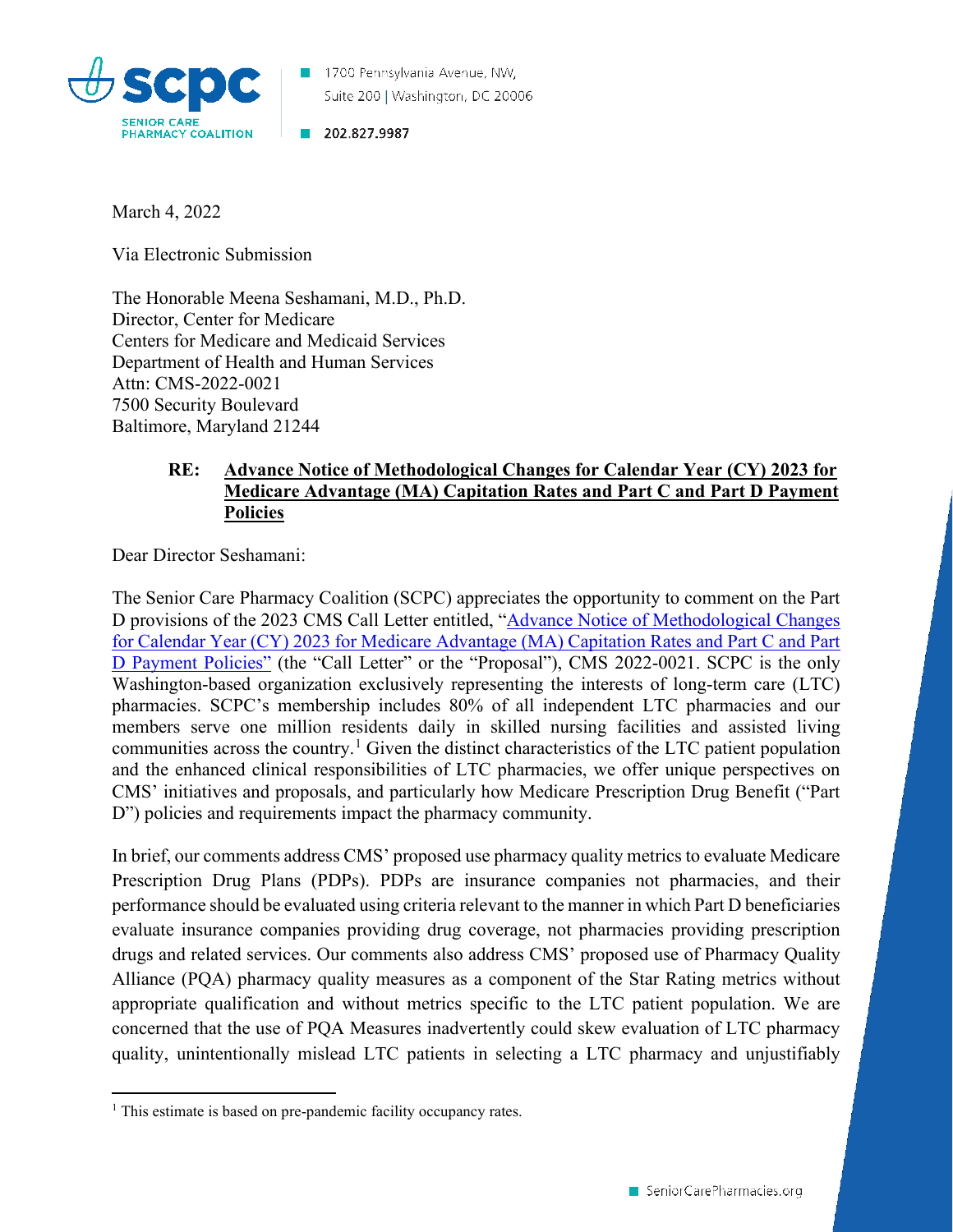The Honorable Meena Seshamani, M.D., Ph.D. March 4, 2022 Page 2 of 6

empower Part D Plans (PDPs) and the pharmacy benefit managers (PBMs) that administer PDPs to penalize LTC pharmacies based on inaccurate quality assessments. We also are concerned that use of the proposed opioid utilization measures in determining Star Ratings for PDPs risks undermining the quality of care for LTC patients because those measures are inappropriate to the LTC patient population due to substantially different clinical needs. Specifically:

**CMS Should Not Use Pharmacy Quality Metrics to Rate PDPs.** The Advance Notice discussed the use of PQA quality metrics to evaluate the comparative performance of PDPs as part of the Part D Star Rating system, and proposes changes to the process. While SCPC applauds CMS' commitment to developing quality metrics through a stakeholder process or independent, thirdparty organization like PQA, and to assuring that pharmacy metrics meet additional criteria to assure better patient outcomes, we continue to believe use of pharmacy quality metrics to evaluate comparative quality of PDPs is inappropriate. PDPs are insurance companies. They are not health care providers and do not directly provide prescription drugs or pharmacy services to Part D beneficiaries. Information concerning the comparative quality of pharmacies in each PDP's pharmacy network is not a reasonable metric by which consumers would evaluate PDP performance as an insurance company, particularly given that many pharmacies in any given market participate in multiple and competing Part D networks. Indeed, since many PDPs offer competing plans within individual markets, each PDP likely offers multiple networks which include the same pharmacy.

Assuming that PDPs properly employ pharmacy quality metrics across plans, pharmacy quality metrics offer no useful information by which consumers could differentiate the comparative quality of PDPs. If different PDPs evaluate the same pharmacy differently, the comparative information undoubtedly would be even more confusing to consumers. Data points such as the frequency of coverage denials, the frequency by which prior authorizations are employed, the repeated use of step therapy over multiple plan years, the comparative out-of-pocket costs for consumers and enrollee satisfaction rates would be much more relevant to consumers in evaluating the comparative quality of PDPs, and we urge CMS to consider such metrics for ratings of PDPs. Unfortunately, CMS does not propose to use such data.

**CMS Should Require that PDPs Use Quality Metrics to Evaluate Pharmacies Consistent with Specific Criteria.** SCPC urges CMS not to use pharmacy quality metrics, whether developed by PQA, a similar organization, or a consensus stakeholder process as part of the Star Rating process for PDPs. Rather, we recommend that CMS establish criteria PDPs must use to evaluate the comparative quality of pharmacies participating in Part D networks and create metrics to evaluate PDPs regarding the degree to which PDPs satisfy those requirements. We also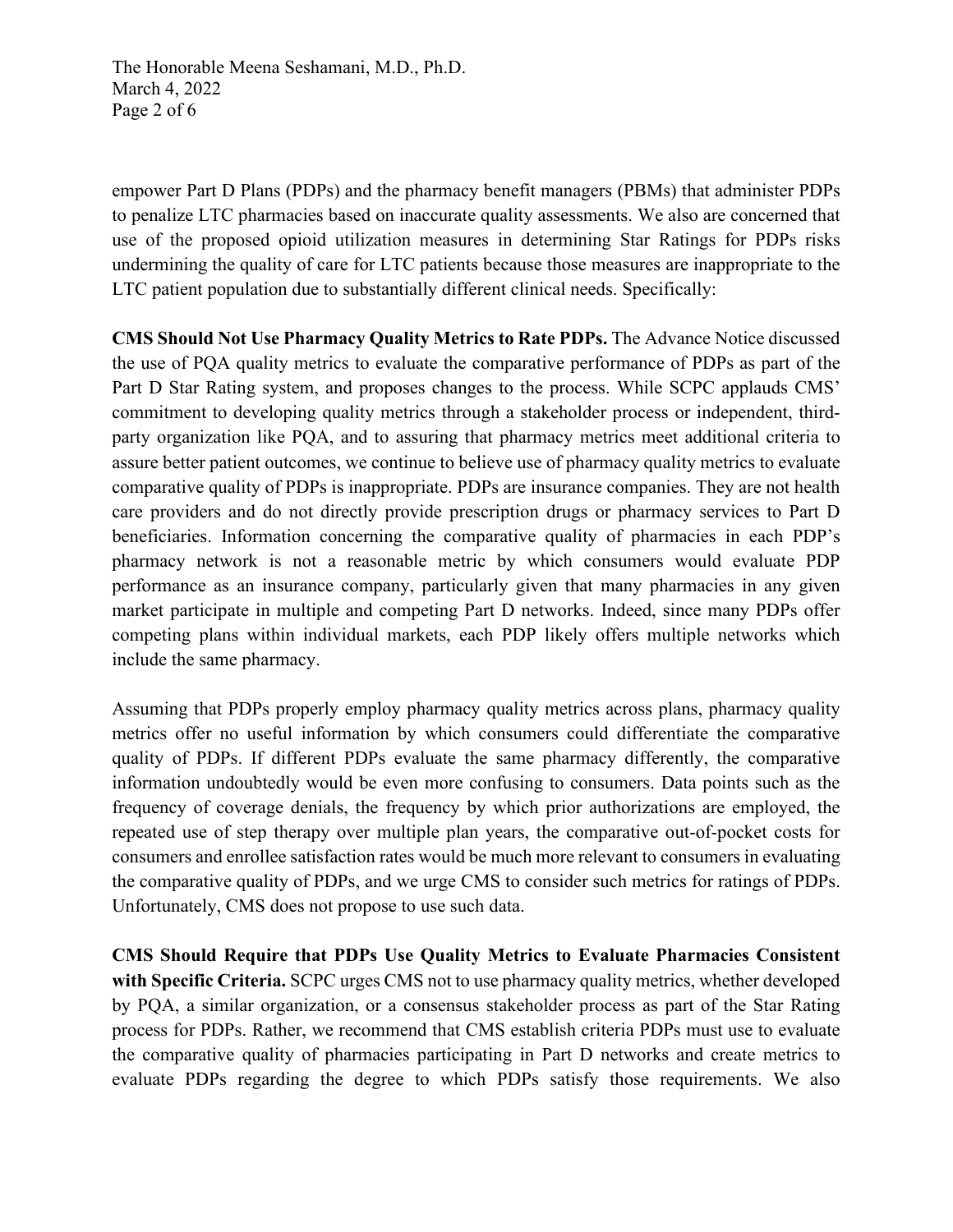The Honorable Meena Seshamani, M.D., Ph.D. March 4, 2022 Page 3 of 6

recommend that CMS develop criteria more relevant to comparison of insurance plans for Star Rating purposes.

SCPC endorses use of appropriate quality metrics to evaluate the comparative performance of pharmacies participating in Part D networks. Appropriate metrics should meet the following criteria:

- The metrics have been developed by an independent, third-party organization like PQA or through a consensus stakeholder process;
- The metrics have been independently validated;
- The metrics are reasonably related to quality outcomes for patients;
- The metrics pertain to processes, practices and procedures that are within the control of individual pharmacies;
- The metrics are unrelated to the financial performance of the PDP, the PBM with which it contracts or any corporate affiliate that provides health insurance, health care, or pharmacy services, such as affiliated retail, specialty, mail order or LTC pharmacies; and
- The metrics are specific to patient populations and care settings as appropriate.

CMS should promulgate regulations to require that PDPs use metrics consistent with these criteria to evaluate the quality of pharmacies participating in their respective networks. Such a requirement would assure consistency across PDPs and prevent use of metrics designed to financially benefit PDPs, PBMs or affiliated health insurance companies, health care providers, or pharmacies to the detriment of unaffiliated providers or pharmacies, a practice employed by at least two of the nation's three largest PBMs, each of which is part of a health care conglomerate with marketdominant positions in the PDP, PBM, retail pharmacy, mail order pharmacy, specialty pharmacy and LTC pharmacy markets.<sup>[2](#page-2-0)</sup> As a result, consumers would have valid information relevant solely to comparative pharmacy quality to evaluate and select pharmacies.

<span id="page-2-0"></span> $2$  Today, three market-dominant conglomerates – Aetna/CVS Health, Cigna/ExpressScripts and UnitedHealth – continue to dominate the concentrated and integrated drug distribution and payment system. Their three affiliated and market-dominant PBMs, Caremark, ExpressScripts and Optum respectively – process nearly 80% of all prescriptions dispensed in America. For LTC pharmacies, these three PBMs process nearly 90% of all prescriptions. In addition to Caremark (the largest PBM in the country with 32% market share), CVS Health also owns Aetna (the third-largest health insurer in the country), CVS Retail (the largest retail chain in the country), Omnicare (the largest LTC pharmacy in the country), Coram (the largest home infusion company in the country), CVS Specialty (the largest specialty pharmacy in the country), and CVS Mail-Order (the second largest mail-order pharmacy in the country). *See [https://www.drugchannels.net/2021/04/the-top-pharmacy-benefit-managers-pbms.html.](https://www.drugchannels.net/2021/04/the-top-pharmacy-benefit-managers-pbms.html)* In addition to Optum (the third largest PBM in the country with 21% market share), UnitedHealth is the largest health insurer in the country, owns the second largest specialty pharmacy in the country and owns the third largest mail order company in the country. In addition to ExpressScripts (the second largest PBM in the country with 24% market share), Cigna/ExpressScripts also owns the largest mail-order pharmacy in the country and the third largest specialty pharmacy in the country. These vertically and horizontally integrated conglomerates raise further conflicts of interest and demonstrably result in sub-optimal outcomes for patients. Both Caremark and ExpressScripts, moreover, use a "quality metric" to compare pharmacies serving beneficiaries in assisted living communities. The higher the percentage of 90-day dispenses, the higher the purported quality and the greater the Part D reimbursement. The assisted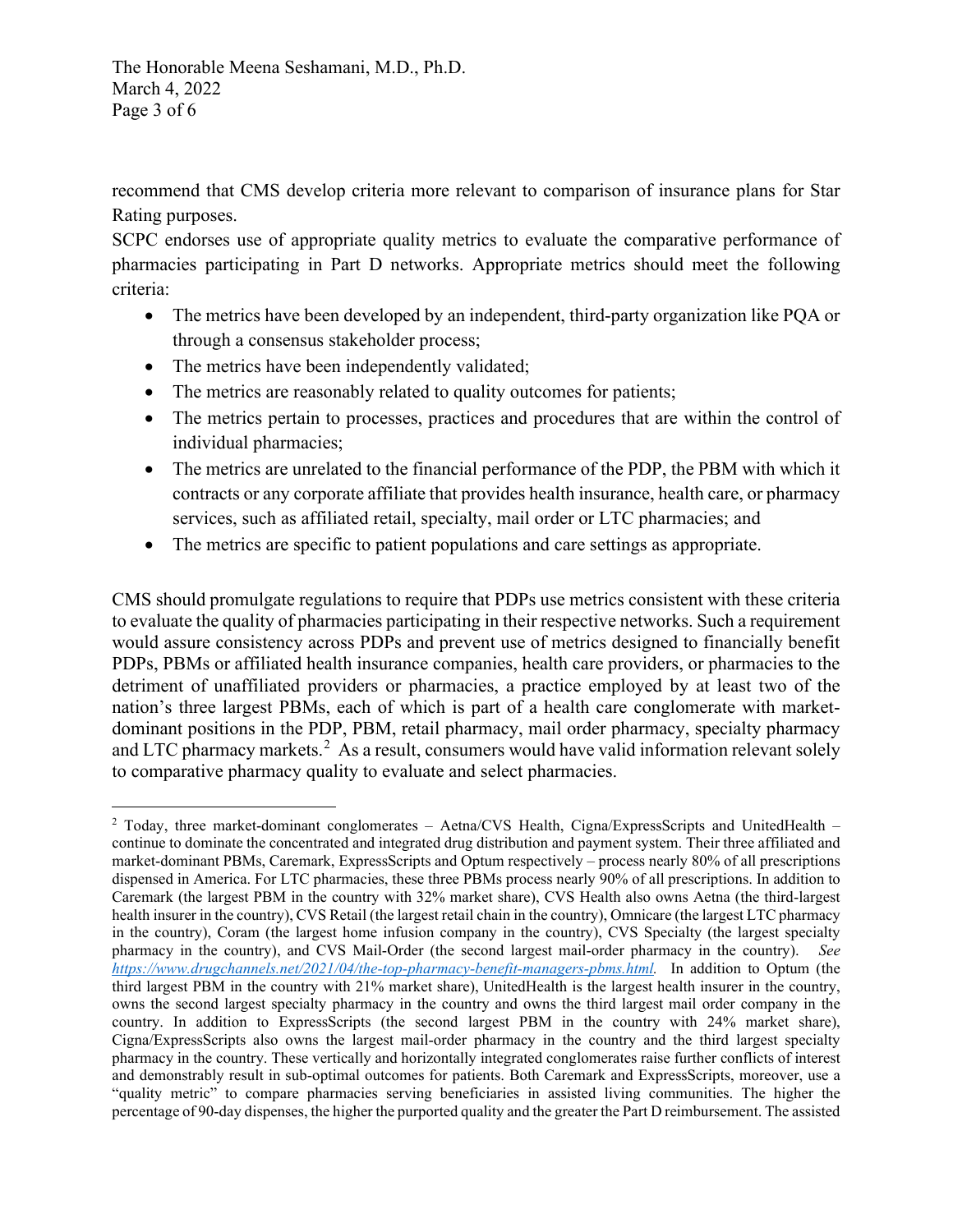The Honorable Meena Seshamani, M.D., Ph.D. March 4, 2022 Page 4 of 6

**CMS Should Require that Quality Metrics Applicable to the LTC Patient Population Be Specifically Relevant to the LTC Patient Population Living in LTC Facilities and Settings.**  SCPC further urges CMS to require that pharmacy quality metrics used to evaluate LTC pharmacies be specific to the LTC patient population living in LTC facilities and settings. As CMS well knows, and as SCPC has commented repeatedly in response to prior CMS proposals, the LTC patient population is substantially different from the Medicare Part D population residing in the community. For example:

- The long-stay LTC patient population living in LTC facilities and settings is much older than the 65+ population living in the community, suffers a higher prevalence of multiple chronic conditions, impairments in activities and instrumental activities of daily living and dementia/cognitive impairments. Such medical and social complexity often limit medication alternatives due to potential adverse drug interactions and complications associated with use of certain medications in this population and may require different dosages to treat various conditions effectively.
- The typical nursing facility patient requires 8-9 prescription medications a day and averages 11-13 prescription medications per month. Medication utilization often may be higher in other LTC settings like assisted living communities, apparently due to less clinical oversight, medication management and LTC pharmacy consultative services than in nursing facilities. Such utilization rates are much higher than for the 65+ population in the community.

PQA does acknowledge that different types of pharmacies exist, including "individual outpatient pharmacies, inclusive of community (independent and chain), specialty, mail order and long-term care pharmacies."<sup>[3](#page-3-0)</sup> However, PQA does not appear to consider the substantially greater clinical and consultative services LTC pharmacies provide as compared to pharmacies typically serving patients in the community (e.g., retail [independent and chain], specialty and mail order) and many PQA metrics are not specific to the LTC patient population or the unique characteristics of LTC pharmacies.

More importantly, the vast majority of PQA's current metrics apply to all patients regardless of age or care setting. As a result, blanket application of PQA metrics to the LTC patient population served by LTC pharmacies could skew the comparative results of such metrics, misleading

living population takes 9 or more prescriptions/day, suffers from some form of cognitive impairment, and receives little assistance in medication administration or supervision. For this patient population, the longer the period covered by each medication dispensing, the lower the rate at which patients take their medications properly. Thus, *for the assisted living patient population, length of dispense is inversely related to quality.* However, since mail-order pharmacies typically dispense in 90-day doses while LTC pharmacies typically dispense in 14-day or 28-day doses, this purported quality metric benefits the CVS and ExpressScripts mail-order pharmacies to the comparative detriment of unaffiliated LTC pharmacies and to the detriment of Part D beneficiaries.

<span id="page-3-0"></span><sup>&</sup>lt;sup>3</sup> *Three New Pharmacy Performance Measures Recommended For Endorsement*, By PQA (December 18, 2019) [https://www.pqaalliance.org/assets/docs/PDC-PH\\_Summary\\_2019-12-18.pdf.](https://www.pqaalliance.org/assets/docs/PDC-PH_Summary_2019-12-18.pdf)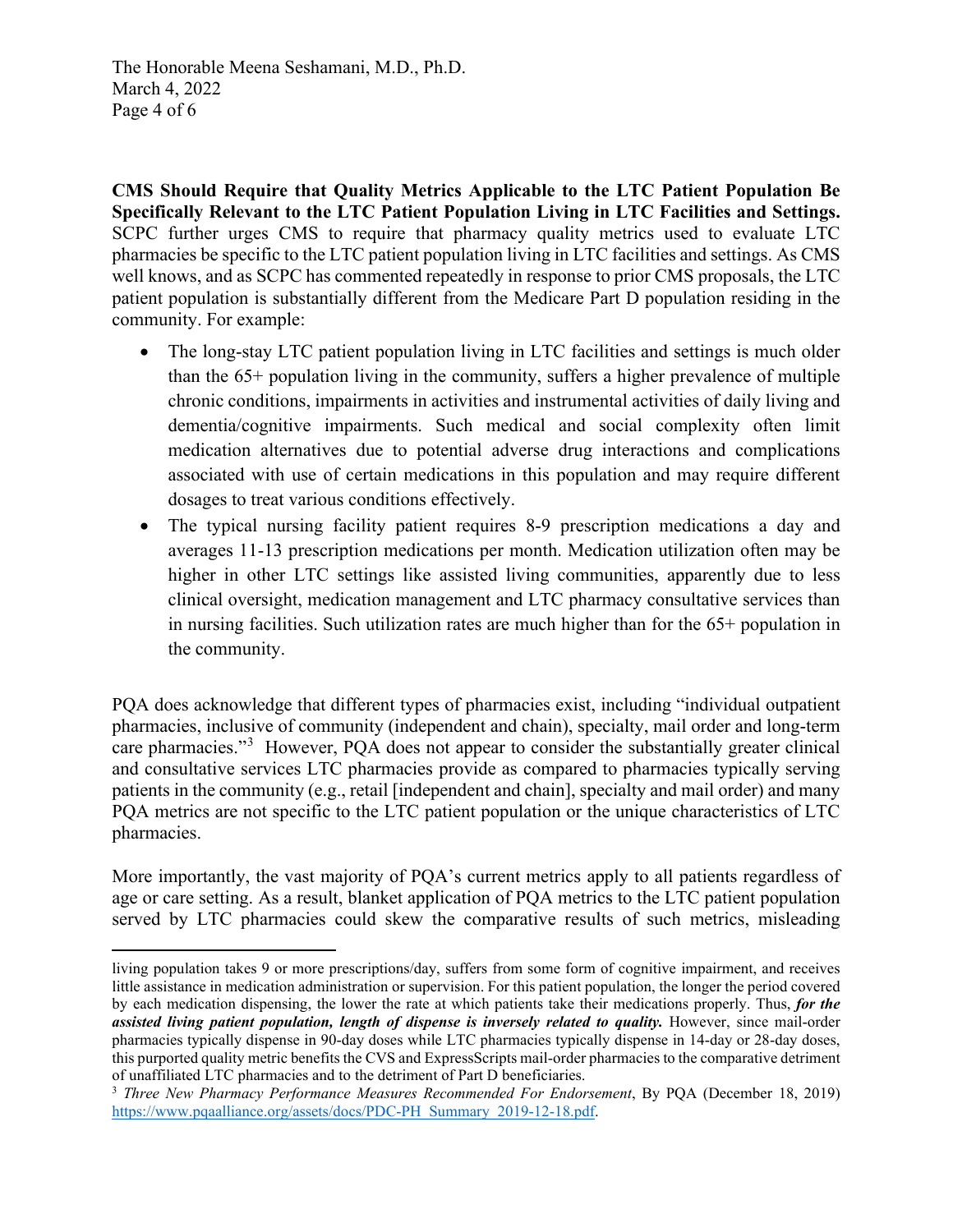The Honorable Meena Seshamani, M.D., Ph.D. March 4, 2022 Page 5 of 6

consumers and potentially undermining the quality of care for Part D beneficiaries. If CMS were to include such metrics in evaluating PDPs, SCPC is especially concerned that PDPs in turn would use these metrics to evaluate and adjust payments to LTC pharmacies based on comparative "quality." Absent metrics specifically applicable to the LTC patient population in facilities and settings served by LTC pharmacies, these secondary or indirect effects would result in use of metrics that have no demonstrable relationship to quality outcomes or pharmacy performance, but that impact payments to LTC pharmacies by PDPs.

Beginning in 2019, CMS has been stratifying its quality measure analysis by age, gender, dual eligibility/LIS status, and disability status in the Medication Adherence patient safety reports to Part D sponsors. *See* Call Letter at 98-99. Curiously, CMS even calculates the proportion of days that a beneficiary stays in the inpatient settings and in a skilled nursing facility (SNF). Yet, CMS does not adjust the quality measures to accommodate for the fact that beneficiaries residing in SNFs have different needs, and should have different quality measures, than the general population.

To the extent that CMS includes the PQA metrics in the Star Rating system, we recommend that the agency: (a) modify its practices so that PQA metrics not be used to determine PDP Star Ratings vis-à-vis the LTC patient population among each PDP's beneficiaries; and (b) expressly prohibit PDPs from using PQA metrics to evaluate and compensate LTC pharmacies participating in Part D networks until metrics are designed and developed specifically to assess quality outcomes in the LTC patient population.<sup>[4](#page-4-0)</sup> We also recommend that, rather than including such metrics in the Star Rating system, CMS modify its regulations specifying the criteria PDPs must use to develop and implement quality metrics applicable to pharmacies, including a requirement that PDPs develop and implement pharmacy quality metrics specific to the LTC patient population to evaluate LTC pharmacies participating in Part D networks.

**\* \* \* \* \* \* \* \* \***

In conclusion, use of comparative pharmacy quality metrics to rate PDPs provides limited meaningful information to, and in some cases are misleading for, Part D beneficiaries seeking information to determine comparative quality among PDPs. Most existing pharmacy quality metrics are not specific to the LTC patient population in LTC facilities and settings, despite obvious differences between this population and the Medicare-eligible population living in the community. Consequently, we again urge CMS to not use pharmacy quality metrics to rate PDPs and should require that PDPs develop and implement pharmacy quality metrics that satisfy specific criteria, including use of metrics appropriate to the LTC patient population.

<span id="page-4-0"></span><sup>4</sup> We note that CMS does use one SNF-specific quality measure for Antipsychotic Use in Persons with Dementia, Overall (APD)/Antipsychotic Use in Persons with Dementia, in Long-Term Nursing Home Residents (APD-LTNH) (Part D). Draft Call Letter at 103. We urge CMS to develop other LTC pharmacy SNF specific quality measures as well.